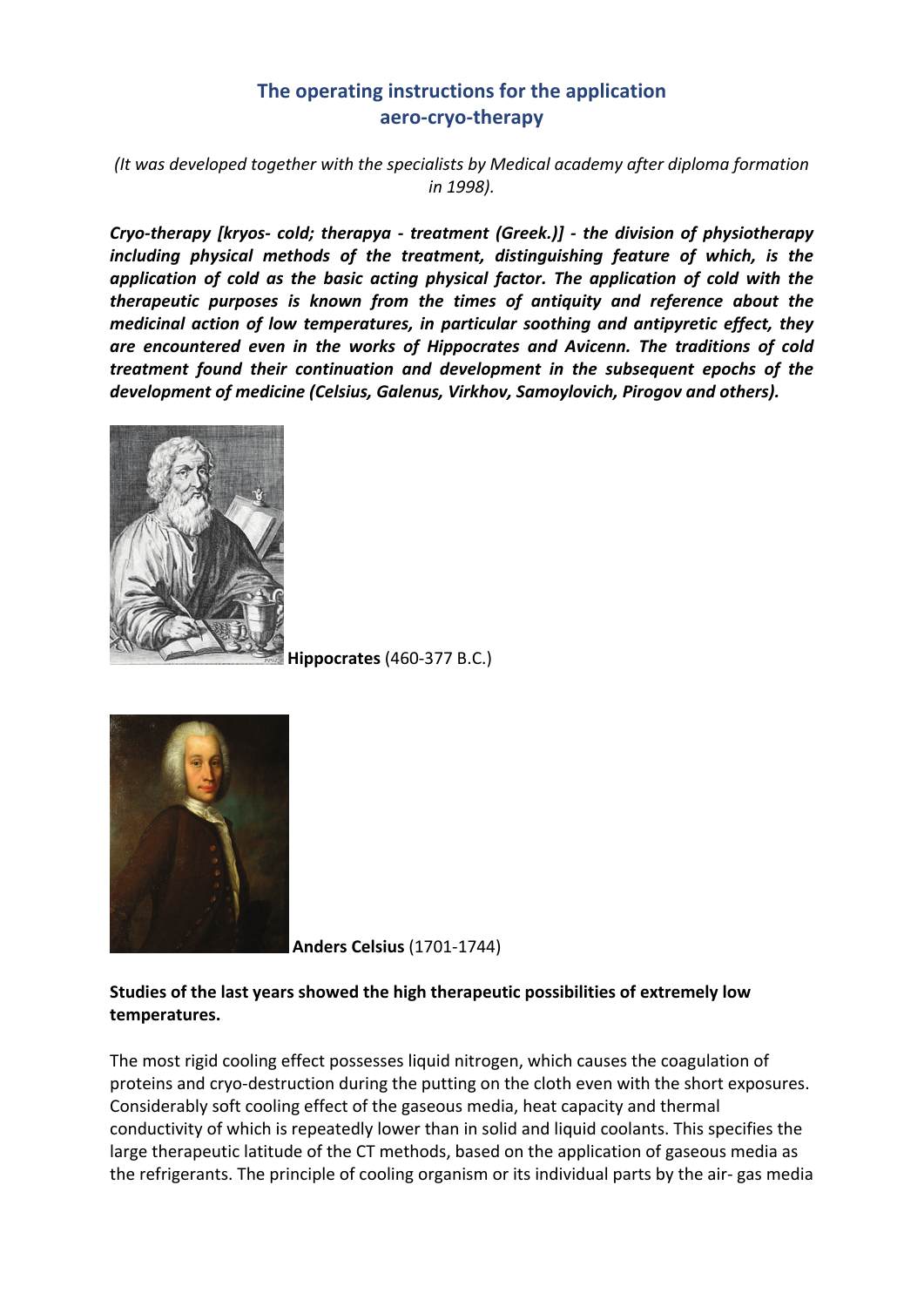of extremely low temperatures is the basis of the new method of cold treatment - **aerocryo-therapy (ACT)**.

Priority in the field of uses ACT belongs to the Japanese researcher Taimo Yamauchi, who in 1981 substantiated the application of a cryo-therapy in the treatment of patients by rheumatoid arthritis. The essence of this method consists in the creation of the short-term contact of the patient body with the gaseous medium of extremely low temperature 90 -100 K (- 180 -170 °C).

General ACT provides for the total or subtotal immersion of the patient naked body into the gaseous medium of cryogenic chamber at a temperature of -110 -180°C. In the majority of the cases (with the total immersion) for the respiration of patient is used air, which fills the zone of cryogenic effect, thinner frequent (with the subtotal immersion) patient breathes by surrounding air, which is ensured by the closure failure of the therapeutic outline of cryogenic chamber. Taking into account the descending distribution of cold gas flows and the possibility of the development of cold aero-effects, and also the high sensitivity of mucous membranes of the respiratory tract to cold air, the distal divisions of extremities and the respiratory organs protect from the freezing. General ACT possesses the more expressed therapeutic action.

Conducting the procedures of general ACT requires special cryogenic equipment. Installations for the general ACT are the complex medico- engineering system, necessary components of which are device for the cleaning, the draining and the cooling down to extreme temperatures of the prepared gaseous medium, procedural cabin for positioning the patient and device for the forcing of gaseous medium into the cabin.

The preparation of air, in particular preliminary draining, it is necessary for the exception of the possibility of the cryogenic damage of the body covers (the skin and mucous membranes) by the crystals of ice, which cause freezing. The presence of moisture considerably increases heat capacity and thermal conductivity of air, which decreases the comfort of cold procedures and makes their conducting by impossible under the conditions of extreme temperatures.

Cooling gaseous medium is achieved in the heat exchangers of different construction, in which occurs boiling liquid nitrogen. The dried and cooled gas is forced into the procedural cabin, where the action on the patient can be achieved by both the static gaseous medium and by horizontal, vertical, spherical or spiral jets of cryogenic gas. Installations for the general ACT produce firms "Nihon Sanso" (Japan) and "Messer Griesheim". In Russia (St. Petersburg Academy of cold, Saint Petersburg) is developed original installation for the general ACT and prerequisites for its production on the basis of patent RF are created.

### **MECHANISMS OF THE PHYSIOLOGICAL AND THERAPEUTIC ACTION AERO- CRYO-THERAPY**

One should recognize that the thin mechanisms of the cold stimulus action on different biological structures at the subcellular`s, cellular`s, organ`s, system`s and organism`s level are studied insufficiently. This entirely concerns the complex of therapeutic factors of ACT. Data of infrequent experimental works indicate that the short-term cold action leads to retarding of oxygen metabolism, processes of the oxidizing phosphorylation of glucose in the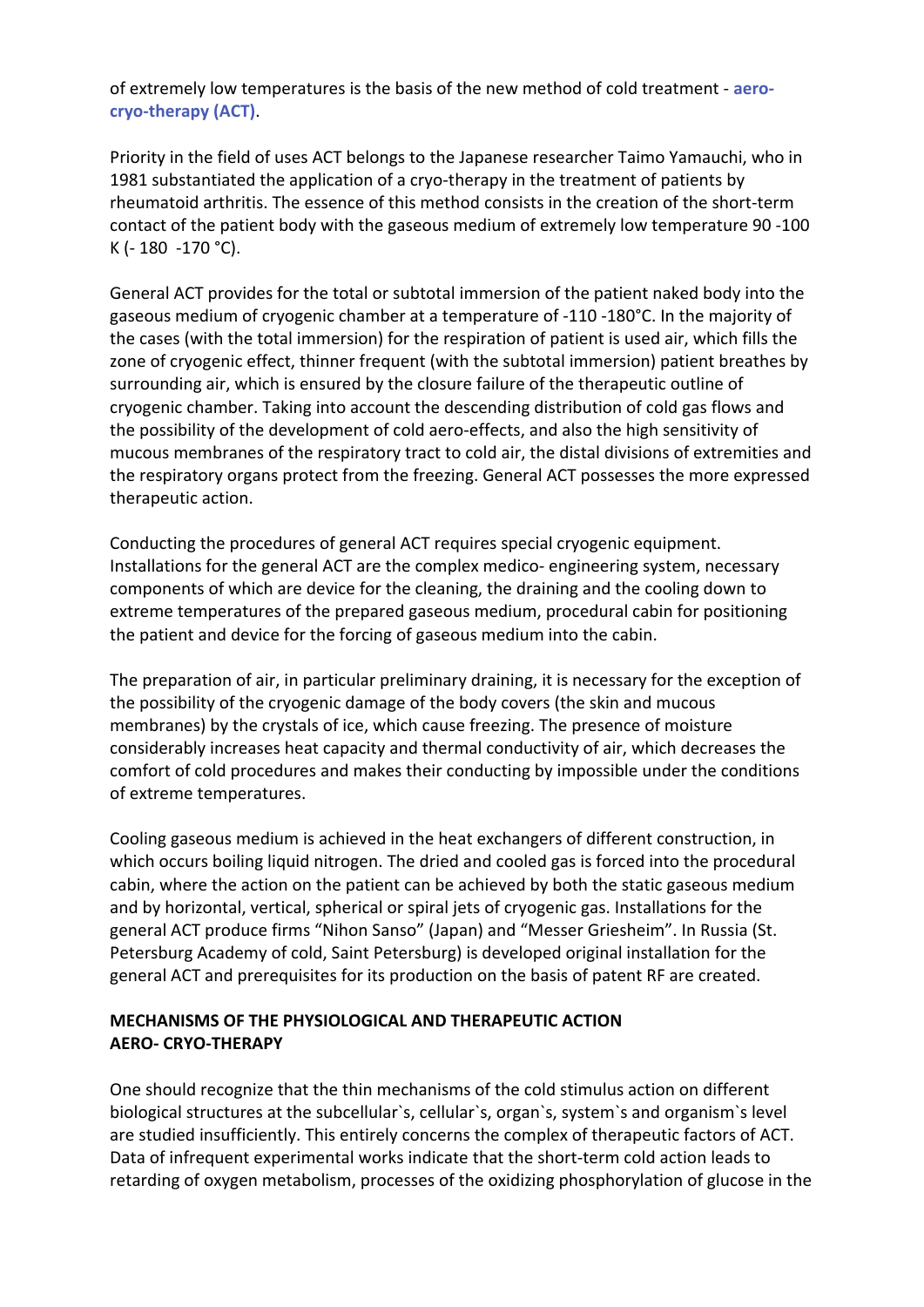integumentary cloths, reduction in the intake of oxygen and of nutrients with cells, retarding of the transmembrane transport of cellular metabolites. These changes bear the reversible nature and are developed in the cloths "layer" of the body as a result of the direct action of cold factor.

Phenomena, which are developed in the deeply located cloths "nucleus", are not connected with the straight influence of cold stimulus and have second - reflectoral and neurohumoral origin. From the centuries-old practice of people medicine and newest CT experience, including ACT, are well known the positive effects of the dosed cooling to the human organism within the standard and under the conditions of pathology. The number obvious includes the generally training (weathering/ quenching) effect, which is manifested by an increase in the level of the functioning of the main regulator systems of organism in the clinically healthy persons. Under the conditions of pathology is manifested anaesthetizing, antipyretic, vasodilates, and myorelaxing action of cold.

The generally training (weathering) effect of ACT is based, first of all, on appearing reconstruction of the activity of cardiovascular, peripheral nervous and neuroendocrine systems.

The action of cold ACT in the form gives to the expressed phase changes in the activity of peripheral vessels, which is manifested by the spasm of small arteries and arterioles, precapillary sphincters, by retarding the speed of blood flow. The maximum contraction of the skin vessels is noted under the influence by the gaseous medium with the temperature of -170°C during 2 minutes. In this case occurs instantaneous reduction in the temperature of the skin of 0° - 10°C, the contraction of skin vessels during 20 minutes after which continues. The contraction of skin vessels is first shielding phase of the vascular reaction for the extreme cooling, directed toward averting of the penetration of the cold factor through the covers (layer) of body toward the internal cloths (nucleus) of body.

Then is developed the second shielding phase of the vascular reaction in the form expressed expansion of peripheral arterial vessels, which leads to active arterial hyperemia, whose duration varies from 1 to 3 hours, depending on the intensity of cooling. The second vascular phase is compensating, it contributes to the intensive heat generation, prevents ischemia and to the damage of the nourishment of cloths. As a rule, vasodilatation in the second phase of vascular reaction bears the clearly expressed nature, it is manifested by the sharp turning pink of skins, by an increase in the skin temperature to 35°C (normal mean temperature of the skin of 32.5°C). The consequences of cryo-therapy are visually manifested by a change of painting the skins after the procedure in the form spilled, bright and steady erythema. The system expansion of integumentary vessels stimulates the work of the apparatus for blood circulation, it improves nourishment and oxygenation of all tissues of organism, hemodynamic load on the heart muscle is reduced. Together with changes in the arterial and capillary blood circulation ACT gives the moderate improvement in the venous draining and with the therapeutic exposures it does not give to with the phenomena of venous stagnation.

Staging of the vascular reaction of organism for the cooling with ACT can be more complex, multipling the intermittent phases of contraction and vasodilatation, depending on the individual reactivity of organism. The reaction of the vessels of the deeply placed organs and tissues to the extreme cold stimulus is less expressed than the reaction of skin vessels;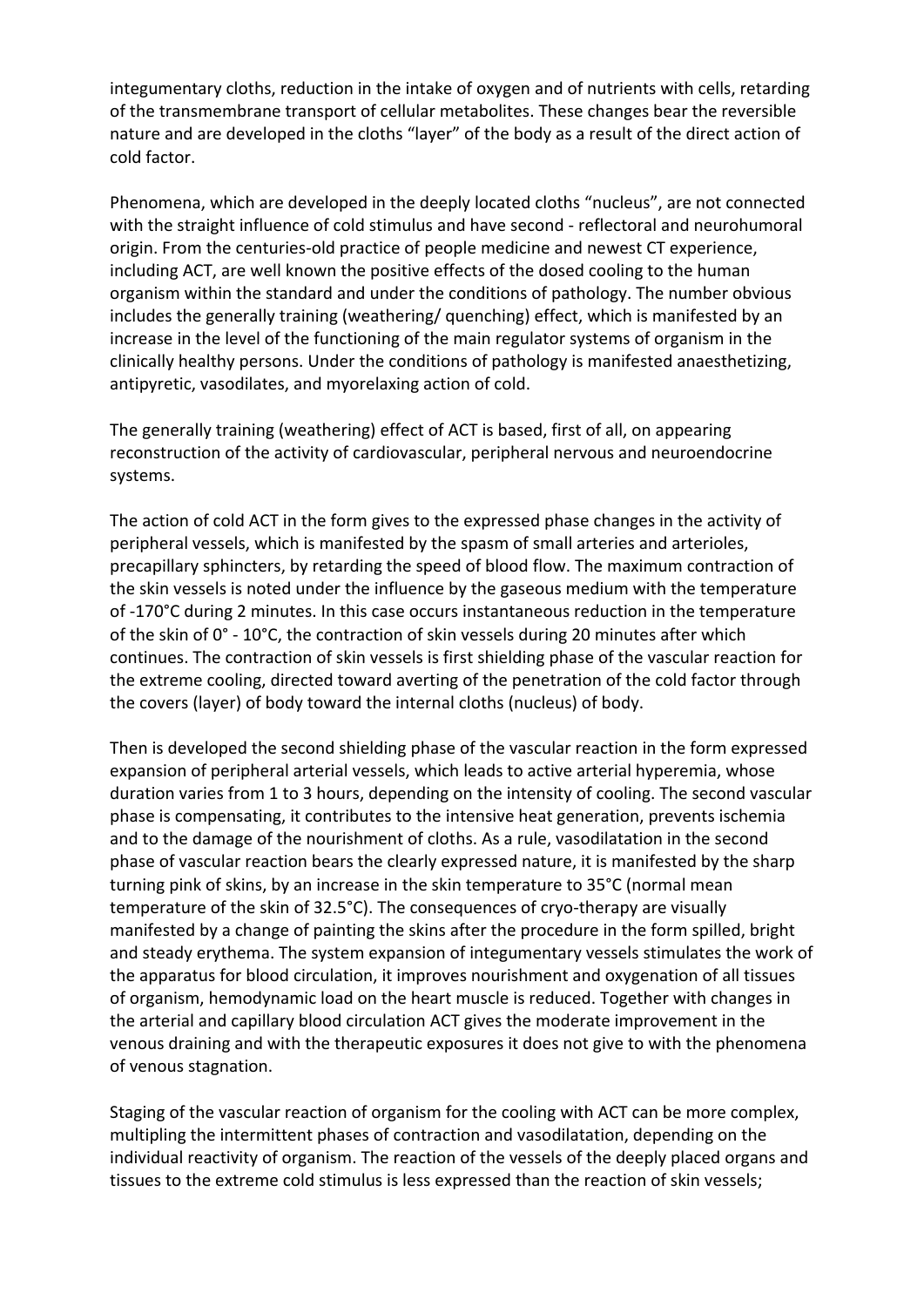however, a number of the authors showed that the procedures of general ACT lead to strengthening of the blood supply of internal organs, what is connected with the formation of vaso-active substances in the vessels "layer" of body with the cryogenic effect, the development axon - reflexes, with reduction in the muscular tone.

General ACT does not cause noticeable changes in the central hemodynamics, it does not present the increased demands to the activity of heart, it does not provoke the development of myocardium ischemia, disturbances of cardiac rhythm and conductivity, is not caused a considerable increase in the arterial pressure in the course of procedure. This makes it possible to allow to the procedures of patients with the associated cardiovascular diseases in the initial stages, and to also enlarge the framework of the application of a method for the patients of elderly and even senile age. For these patients, and also for the clinically healthy persons phase changes of state of the vessels "layer" of body give the adequate training load to the system of blood circulation. The system prolonged expansion of skin vessels in the second phase of vascular reaction, which appears after procedure, causes reduction in the general peripheral vascular resistance and, thus, decreases pre- load on the heart, what is contributory factor for the patients of cardiological profile

Extreme cold stimulus actively acts on the state of peripheral nervous and muscular systems. The effects of general ACT are connected with a change of skin state receptors and reduction in the tone of the transversostriated muscles, removal of muscular spasms. In this case skin receptors answer the cooling phase reaction with the short-term primary phase of excitation and prolonged second phase - increasing braking, which is subjectively manifested by the bright sensations of cold and burning at first of procedure and by anesthesia and analgesia at the end. The development of the cold anesthesia of skin receptors is the partial explanation of the anaesthetizing action of ACT. The reversible phase changes in the functional state of the receptor apparatus of the skin are one of the factors, which lie at the basis of the general- training and preventive action of method.

General ACT regularly leads to reduction in the tone of the transversostriated muscles and removal of muscular spasms. Since the short-term action of cryogenic gas does not cause direct considerable reduction in the temperature of muscles and nervous is trunk the, it is obvious, that myorelaxation effect of ACT it is define by exampled reflector through the external receptors of the skin apparatus and the gammamotoneuronic system. Cooling the skin, which appears under the effect of the cryogenic gas, is completely sufficient for the minimization of the functional activity of the external receptors of the skin, reduction in the mono-synaptic excitability of spinal cord and motor reaction. This ensures myorelaxation and removal of muscular spasms. Influence of ACT on the muscular tone contributes to strengthening visceral blood circulation and to decrease the pain by the diseases of supporting-motor apparatus and peripheral nervous system.

To the number of the most important aspects of the physiological action of extreme cold by ACT relate changes in the activity of the highest vegetative centers and systems of neuroendocrine regulation, which directly correspond for the temperature homeostasis of organism. The reaction of this complex ensemble of the highest neuroendocrine regulator mechanisms for the cooling with ACT is studied insufficiently. However, clinical observation and the evaluation of objective data of the functional studies, conducted in the dynamics of the course of treatment obvious that the utilized with ACT physical parameters of action on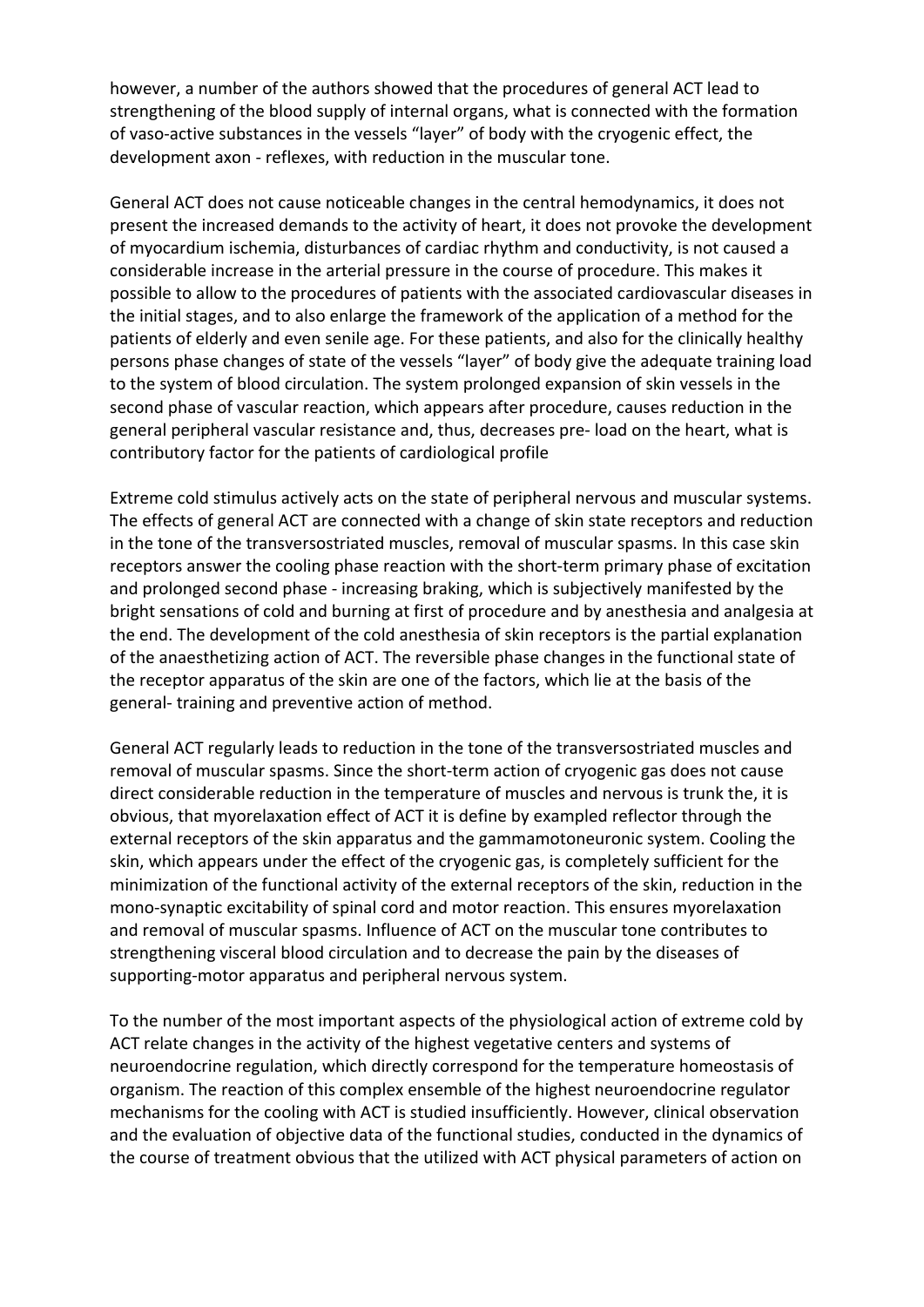the organism do not cause the overvoltage of the central mechanisms of thermostatic control. On the contrary, general ACT renders on them the undoubted training action.

According to the number of researchers data, short-term cooling by gaseous medium at a temperature of -120°… - 180°C leads to the activation of adrenocoritcotropic system with strengthening of production ACTH with the front share of hypophysis and hydrocortisone with the adrenal cortex. Specifically, by strengthening cortical production are explained noticeable improvements in the state of the patients with rheumatoid arthritis and by some other rheumatic illnesses, which occur with ACT.

The liquidation of muscular constraint partly is also caused by relaxation and removal of the spasms of the transversostriated musculature. According to published data, during the extreme cooling sharply rises the production of the endorphins, which possess the powerful anaesthetizing action, the sedative and moderate euphorogenic effect. Similar hypotheses explain well the reversible anaesthetizing action of general ACT, that bears the generalised nature and not dependent on the genesis of pain.

Thus, general ACT actively acts on the state of cardiovascular system, rendering the training action on its central and especially peripheral components, activating blood circulation predominantly in the arterial elbow and in the microcirculatory river bed. The proceeding salvo stimulation of the apparatus for blood circulation has important significance for the preparation of organism for the extreme conditions of vital activity, and an improvement in the visceral blood supply - favorably acts on the function of all internal organs. With the common ACT rises the functional lability of the skin receptor apparatus and neuromuscular instruments, is strengthened the activity of neuroendocrine structures, which increases the possibilities of the adaptation of organism to the changing ambient conditions.

The therapeutic aspects of the action of general ACT are reduced, first of all to the expressed anaesthetizing action of the general nature, obliged by its origin of the cold anesthesia of receptors and stimulation of the endorphins production, to antipyretic and against to rheumatic action, apparently, connected with strengthening of endogenous hydrocortisone production, intensive vasodilating and myorelaxing effects.

The experience of the practical use of cryo-balneotherapy in the conditions of multiprofile medical establishment showed a number of the new directions of the possible application of cryo-balneotherapy. In particular, distinct positive effect is obtained in the patients with psoriasis, by neurodermatites, by bronchial asthma, by the consequences of burns. Patients from the narcologic profile in the period of abstinence syndrome give the expressed positive reaction to the cryo-procedure. The latter fact can serve as the indirect confirmation of hypothesis about endorphin antilogarithmic mechanism of physiological action ACT, in connection with the fact that the pathogenesis of abstinence syndrome is connected with the unbalance of the most important mediators of brain and, not lastly, with the scarcity of the production of endorphins.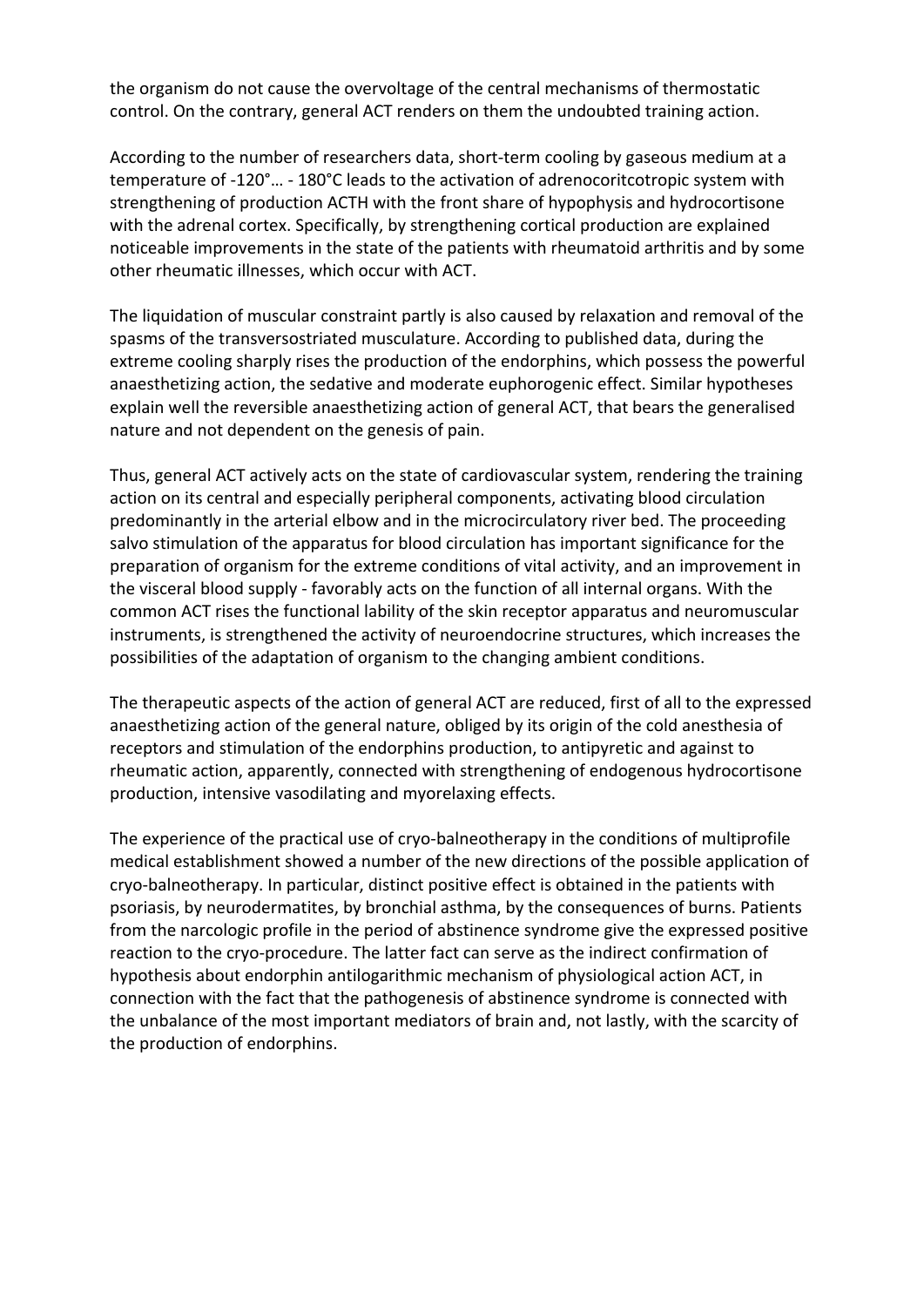#### **GENERAL PROCEDURE OF ACT**

 The procedures of general ACT is conducted in the specially equipped accommodation – cabinet of ACT - with total area not of less than 24  $m^2$ , that has isolated section- changing room and procedural cabinet. Changing room is equipped with boxes for storing of clothing and linen of patients, stools, auxiliary inventory. Procedural cabinet have an area not less than 18 m<sup>2</sup> in it is placed apparatus for ACT (cryochamber KAEKT-01), which consists of the cryogenic installation and the procedural camera, or procedural couch for the preliminary inspection of patients, table of procedural nurse, place for distribution of operating personnel, which operates cryogenic installation, box with the collection of drugs for the rendering to pressing medical aid. During the session the patient is placed in the heatinsulated procedural camera, which is executed according to the principle of the open therapeutic outline, i.e., it is not closed on top. This provides the possibility of the respiration of patient with surrounding air, in connection with the fact that the flow of cryogenic gas descending. Procedural camera is supplied with the tightly closed fold (door) for entrance and output of patients. For the evacuation of cryogenic gas, cabinet ACT is equipped with suction and exhaust ventilation. Before the cabinet of ACT equips recess for the expectation and for leisure of patients after leave of procedure.

Patients are shipped for the general procedures of ACT by the doctor, who passed preliminary preparation according to the specific routine, who determines indications and contra-evidence to this form of physical treatment. The general procedures of ACT carries out average medical worker the constantly being present in the cabinet of general ACT. The real-time control of the work of cryogenic installation is achieved by the authorized operating personnel. Responsibility for the work of the cabinet of general ACT is laid on the doctor.

Before the procedure for patient is recommended preliminary leisure in the recess during 10-20 minutes for the adaptation to the conditions of accomodation, the normalization of the skin function (sweat) glands. The increased humidity of skins is unfavorable background factor for conducting the procedure ACT in connection with an increase in heat capacity and thermal conductivity of the air mantle of the skin.

Average medical worker carries out inspection (measurement of arterial pressure, the control of pulse) and the instruction of patients, explains the course of procedure and rule of behavior in the cabinet of general ACT. Patient goes in the procedural camera exposed (in the cowards), since outer clothing possesses high heat capacity and can considerably prolong the effects of cooling, provoke the development of catarrhal diseases. To avoid cold injury, feet and hands of patient it is expedient to protect by noses edges from the dense material, by gloves. During the procedure average medical worker supports verbal contact with the patient for the purpose of the control of his health and timely averting of the episodes of asphyxia, which can arise with the surplus of nitrogen in inhaled air.

Session is conducted with the tightly closed fold of procedural camera. Cryogenic gas will be given in the camera, in this case reduction in the temperature from 20°C to -140°C occurs during 30 s, the after which achieved level of temperature is kept constant. The duration of the general procedure of ACT composes 60 -180 s, increasing in the course of course. Normal course dose composes of 10 to 20 procedures and more if there is a need. Healthimprovement (preventive) procedures are carried out daily, in a day other day or with the